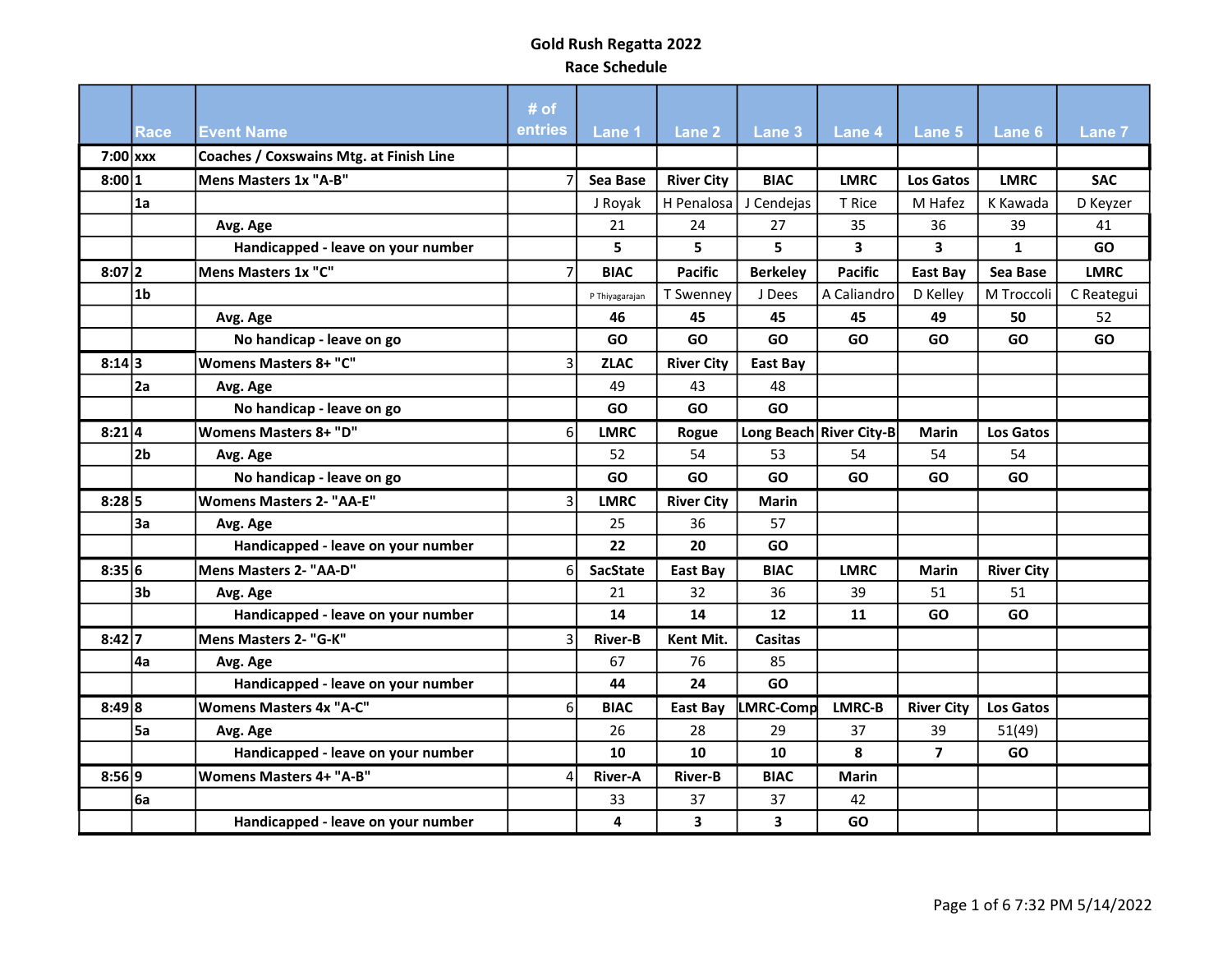|         |                 |                                    | # of    |                   |                   |                   |                         |                         |                   |                 |
|---------|-----------------|------------------------------------|---------|-------------------|-------------------|-------------------|-------------------------|-------------------------|-------------------|-----------------|
|         | <b>Race</b>     | <b>Event Name</b>                  | entries | <b>Lane 1</b>     | Lane 2            | Lane 3            | <b>Lane 4</b>           | Lane 5                  | <b>Lane 6</b>     | <b>Lane 7</b>   |
| 9:03 10 |                 | Mens Masters 2x "E-F"              |         | East Bay          | <b>River-C</b>    |                   | River-DB Sea Base-RK    | <b>River-PO</b>         | <b>Marin</b>      | Sea Base-HS     |
|         | l7a             | Avg. Age                           |         | 55                | 56                | 56                | 61                      | 61                      | 62                | 63              |
|         |                 | Handicapped - leave on your number |         | 11                | 10                | 10                | $\overline{\mathbf{3}}$ | $\overline{\mathbf{3}}$ | $\overline{2}$    | GO              |
| 9:10 11 |                 | Mens Masters 2x "G-I"              |         | Sea Base          | <b>SAC</b>        | <b>Rio Salado</b> | <b>Berkelev</b>         |                         |                   |                 |
|         | 7b              | Avg. Age                           |         | 65                | 69                | 75                | 75                      |                         |                   |                 |
|         |                 | Handicapped - leave on your number |         | 19                | 12                | GO                | GO                      |                         |                   |                 |
| 9:17 12 |                 | <b>Womens Masters 4+ "E"</b>       | 5       | Marin-MM          | <b>River City</b> | <b>Marin-LT</b>   | <b>Marin-KB</b>         | <b>Marin-AA</b>         |                   |                 |
|         | 8a              | Avg. Age                           |         | 59                | 57                | 58                | 56                      | 56                      |                   |                 |
|         |                 | No handicap - leave on go          |         | GO                | GO                | GO                | GO                      | GO                      |                   |                 |
| 9:24 13 |                 | <b>Womens Masters 4+ "F-H"</b>     |         | Marin-LW          | <b>Marin RL</b>   | East Bay          | <b>Table Mtn</b>        | <b>SAC</b>              | East Bay          | Rogue           |
|         | 8bl             | Avg. Age                           |         | 63                | 62                | 63                | 63                      | 64                      | 66                | 71              |
|         |                 | Handicapped - leave on your number |         | 14                | 15                | 14                | 14                      | 12                      | 9                 | <b>GO</b>       |
| 9:31 14 |                 | Men's Masters 4+ "AA-A"            | 6       | <b>SacState</b>   | <b>Sac Alum</b>   | <b>Sac Alum</b>   | <b>BIACB</b>            | <b>BIAC</b>             | <b>River City</b> |                 |
|         | 9a              | Avg. Age                           |         | 22                | 25                | 26                | 28                      | 29                      | 33                |                 |
|         |                 | Handicapped - leave on your number |         | $\mathbf{1}$      | $\mathbf{1}$      | $\mathbf{1}$      | $\mathbf{1}$            | $\mathbf{1}$            | GO                |                 |
| 9:38 15 |                 | Men's Masters 4+ "B-D"             | 61      | East Bay          | Sea Base          | <b>Los Gatos</b>  | <b>Pacific</b>          | Marin                   | <b>River City</b> |                 |
|         | 9b              | Avg. Age                           |         | 36                | 42                | 43                | 50                      | 50                      | 51                |                 |
|         |                 | Handicapped - leave on your number |         | 11                | 8                 | $\overline{7}$    | $\mathbf{1}$            | $\mathbf{1}$            | GO                |                 |
| 9:45 16 |                 | <b>Womens Master 2x "AA-B"</b>     | 6       | <b>LMRCSC</b>     | Sea Base          | <b>LMRC HM</b>    | <b>ZLAC</b>             | <b>LMRC YW</b>          | <b>River City</b> |                 |
|         | 10a             | Avg. Age                           |         | 25                | 33                | 37                | 37                      | 39                      | 39                |                 |
|         |                 | Handicapped - leave on your number |         | 3                 | $2^{\circ}$       | $\mathbf{1}$      | $\mathbf{1}$            | GO                      | GO                |                 |
| 9:52 17 |                 | Womens Master 2x "C"               |         | <b>River City</b> | Sea Base          | <b>BIAC</b>       | <b>Pacific</b>          |                         |                   |                 |
|         | 10 <sub>b</sub> | Avg. Age                           |         | 47                | 46                | 43                | 48                      |                         |                   |                 |
|         |                 | No handicap - leave on go          |         | GO                | GO                | GO                | <b>GO</b>               |                         |                   |                 |
| 9:59 18 |                 | Mens Masters 8+ "E"                |         | <b>Los Gatos</b>  | <b>Marin AV</b>   | East Bay          | <b>River City</b>       | <b>SAC</b>              | <b>Marin JD</b>   | <b>Marin JY</b> |
|         | 11a             | Avg. Age                           |         | 59                | 57                | 56                | 56                      | 56                      | 55                | 55              |
|         |                 | No handicap - leave on go          |         | GO                | <b>GO</b>         | GO                | <b>GO</b>               | GO                      | GO                | <b>GO</b>       |
| 10:06   |                 | 19 Womens Masters 4x "D-F"         | 6       | <b>River WT</b>   | <b>Newport</b>    | <b>River NP</b>   | <b>LMRC</b>             | Humboldt                | <b>SAC</b>        |                 |
|         | 12a             | Avg. Age                           |         | 53                | 60                | 60                | 61                      | 62                      | 64                |                 |
|         |                 | Handicapped - leave on your number |         | 14                | 6                 | 6                 | 4                       | 3                       | GO                |                 |
|         |                 |                                    |         |                   |                   |                   |                         |                         |                   |                 |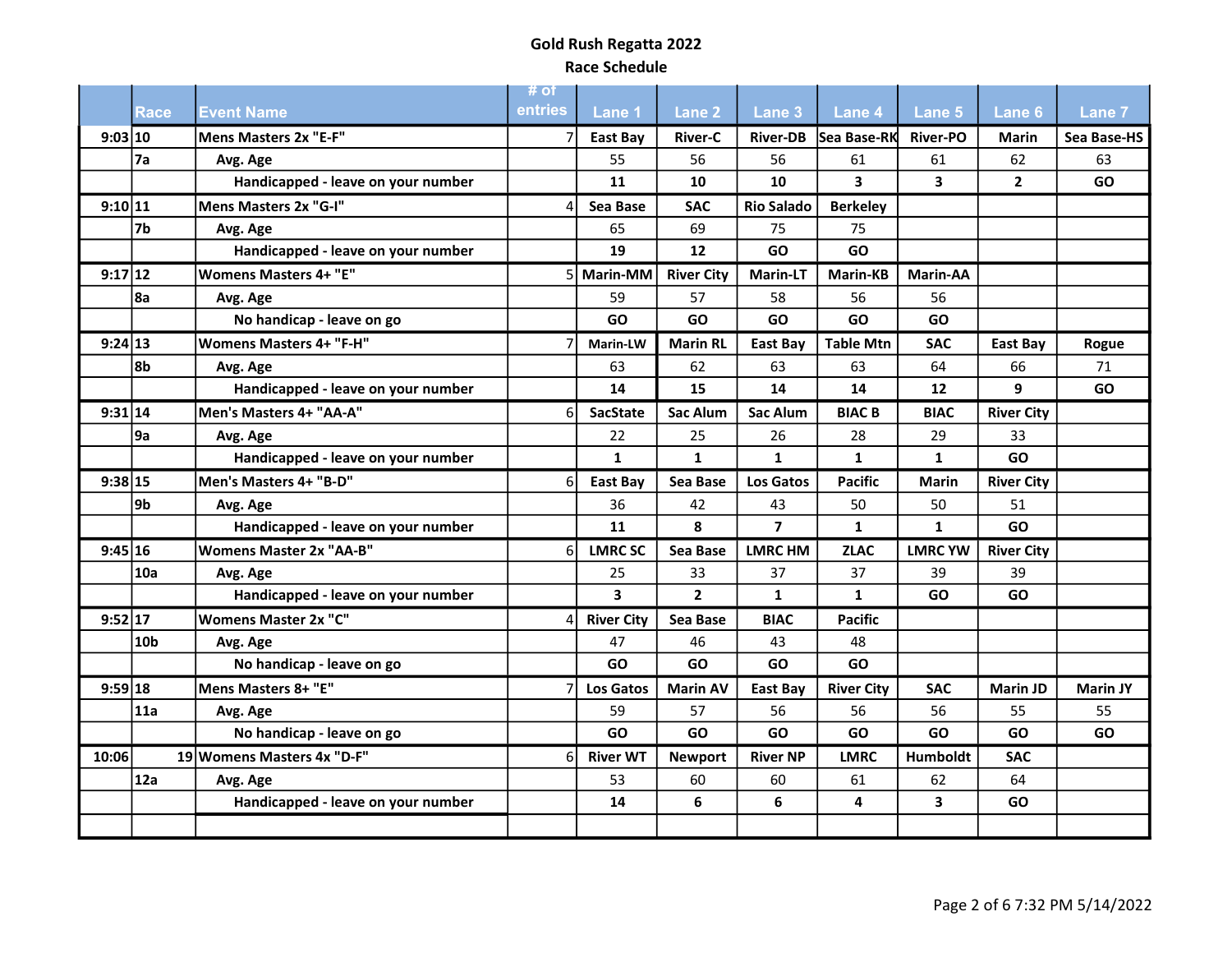| <b>Time</b> | Race            | <b>Event Name</b>                  | # of<br>entries | Lane 1          | Lane <sub>2</sub>       | Lane 3         | Lane 4            | Lane 5              | Lane <sub>6</sub> | Lane 7          |
|-------------|-----------------|------------------------------------|-----------------|-----------------|-------------------------|----------------|-------------------|---------------------|-------------------|-----------------|
| $10:13$ 20  |                 | <b>Womens Masters 4x "E"</b>       |                 | <b>BIAC</b>     | <b>Marin LT</b>         | Newport LH     |                   | Marin KE Newport CK | <b>Marin KK</b>   | <b>Marin LT</b> |
|             | 12b             | Avg. Age                           |                 | 56              | 55                      | 59             | 55                | 57                  | 57                | 59              |
|             |                 | No handicap - leave on go          |                 | GO              | GO                      | GO             | GO                | GO                  | GO                | GO              |
| $10:20$  21 |                 | <b>Womens Masters 4x "G"</b>       | ς               | Rogue           | East Bay                | <b>ZLAC</b>    |                   |                     |                   |                 |
|             | 12c             | Avg. Age                           |                 | 68              | 66                      | 65             |                   |                     |                   |                 |
|             |                 | No handicap - leave on go          |                 | <b>GO</b>       | GO                      | GO             |                   |                     |                   |                 |
| $10:27$  22 |                 | <b>Womens Masters 8+ "A-B"</b>     | 4               | <b>BIAC</b>     | <b>River City</b>       | East Bay       | <b>LMRC</b>       |                     |                   |                 |
|             | 13a             | Avg. Age                           |                 | 32              | 36                      | 38             | 41                |                     |                   |                 |
|             |                 | Handicapped - leave on your number |                 | 3               | $\overline{\mathbf{3}}$ | $\mathbf{1}$   | <b>GO</b>         |                     |                   |                 |
| $10:34$ 23  |                 | Mens Masters 1x "F"                | 6               | Sea Base        | <b>BIAC</b>             | Sea Base       | <b>River City</b> | Sea Base            | East Bay          |                 |
|             | 14a             |                                    |                 | R Cunard        | T Wilk                  | S Gordon       | J Disney          | H Salib             | C Kempf           |                 |
|             |                 | Avg. Age                           |                 | 63              | 63                      | 62             | 61                | 61                  | 60                |                 |
|             |                 | No handicap - leave on go          |                 | GO              | GO                      | GO             | <b>GO</b>         | GO                  | GO                |                 |
| $10:41$ 24  |                 | Mens Masters 1x "G"                | Δ               | Sea Base        | <b>Long Beach</b>       | <b>Marin</b>   | <b>Open Water</b> |                     |                   |                 |
|             | 14 <sub>b</sub> |                                    |                 | <b>B</b> Gill   | D Frick                 | J Zorn         | D Nelson          |                     |                   |                 |
|             |                 | Avg. Age                           |                 | 69              | 68                      | 67             | 67                |                     |                   |                 |
|             |                 | No handicap - leave on go          |                 | GO              | GO                      | GO             | <b>GO</b>         |                     |                   |                 |
| 10:48 25    |                 | Mens Masters 1x "H-K"              | 6               | <b>Berkeley</b> | <b>Rio Salado</b>       | <b>BIAC</b>    | <b>Berkeley</b>   | Rogue               | <b>Casitas</b>    |                 |
|             | 14c             |                                    |                 | D Hunt          | P Walsh                 | W Murfit       | S Schaffran       | R Iverson           | D Tanhauser       |                 |
|             |                 | Avg. Age                           |                 | 71              | 75                      | 76             | 79                | 81                  | 88                |                 |
|             |                 | Handicapped - leave on your number |                 | 44              | 34                      | 32             | 24                | 19                  | GO                |                 |
| $10:55$ 26  |                 | Mens Masters 2x "AA"               | 5.              | Sac Alum        | SacState                | Sea Base JR    | <b>SacState</b>   | <b>BIAC</b>         |                   |                 |
|             | 15a             | Avg. Age                           |                 | 24              | 23                      | 26             | 21                | 24                  |                   |                 |
|             |                 | No handicap - leave on go          |                 | GO              | GO                      | GO             | GO                | GO                  |                   |                 |
| $11:02$ 27  |                 | Mens Masters 2x "A"                | 5               | <b>LMRC CR</b>  | Sea Base TS             | <b>LMRC BV</b> | <b>River City</b> | <b>BIAC EW</b>      |                   |                 |
|             | 15 <sub>b</sub> | Avg. Age                           |                 | 33              | 31                      | 32             | 29                | 27                  |                   |                 |
|             |                 | No handicap - leave on go          |                 | GO              | GO                      | GO             | <b>GO</b>         | GO.                 |                   |                 |
| $11:09$ 28  |                 | Mens Masters 2x "C"                | 4               | <b>LMRCJT</b>   | <b>Pacific</b>          | <b>LMRCEP</b>  | East Bay KC       |                     |                   |                 |
|             | 15c             | Avg. Age                           |                 | 43              | 45                      | 44             | 48                |                     |                   |                 |
|             |                 | No handicap - leave on go          |                 | <b>GO</b>       | GO                      | GO             | GO                |                     |                   |                 |
|             |                 |                                    |                 |                 |                         |                |                   |                     |                   |                 |
|             |                 |                                    |                 |                 |                         |                |                   |                     |                   |                 |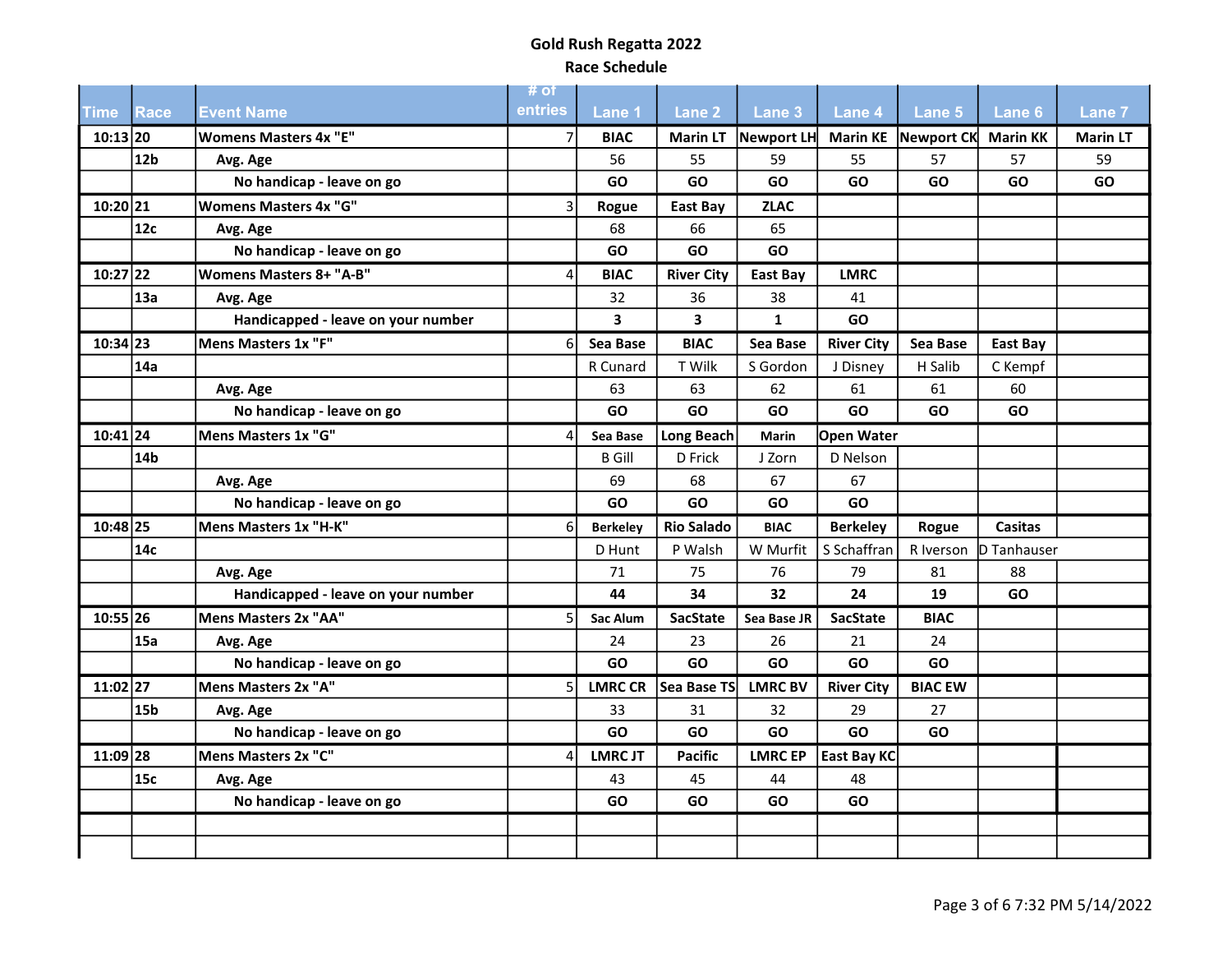| <b>Time</b> | Race  | <b>Event Name</b>                     | # of<br>entries | Lane 1            | Lane <sub>2</sub> | Lane <sub>3</sub> | <b>Lane 4</b>      | Lane 5            | Lane <sub>6</sub>       | <b>Lane 7</b>     |
|-------------|-------|---------------------------------------|-----------------|-------------------|-------------------|-------------------|--------------------|-------------------|-------------------------|-------------------|
| $11:16$  29 |       | Mens Masters 2x "D"                   | $6 \mid$        | <b>Marin</b>      | <b>River GA</b>   | East Bay KI       | <b>River WK</b>    | Sea Base          | <b>River ZSR</b>        |                   |
|             | 15d   | Avg. Age                              |                 | 50                | 50                | 54                | 51                 | 53                | 54                      |                   |
|             |       | No handicap - leave on go             |                 | GO                | GO                | GO                | GO                 | GO                | GO                      |                   |
| 11:23 30    |       | <b>Womens Masters Novice 8+ "C-D"</b> | 6               | <b>BIAC</b>       | <b>Los Gatos</b>  | East Bay          | <b>River City</b>  | <b>Marin RT</b>   | <b>Marin SW</b>         |                   |
|             | 16a   | Avg. Age                              |                 | 44                | 45                | 46                | 47                 | 52                | 53                      |                   |
|             |       | Handicapped - leave on your number    |                 | 8                 | $\overline{7}$    | 6                 | 5                  | $\mathbf{1}$      | GO                      |                   |
| 11:30 31    |       | Mems Masters 1x "D-E"                 |                 | <b>BIAC</b>       | Sea Base          | <b>River City</b> | <b>Pacific</b>     | <b>River City</b> | Dolphin                 | <b>River City</b> |
|             | l 17a | Avg. Age                              |                 | C Carragee        | M Troccoli        | G Darrah          | Ballantyne         | T Beamish         | E Carman                | J Griffith        |
|             |       |                                       |                 | 50                | 50                | 53                | 53                 | 56                | 57                      | 59                |
|             |       | Handicapped - leave on your number    |                 | 12                | 12                | 9                 | 9                  | 5                 | $\overline{\mathbf{3}}$ | GO                |
| $11:37$ 32  |       | <b>Womens Masters 4+ "C"</b>          | 5               | <b>River City</b> | East Bay          | <b>ZLAC</b>       | Rogue              | <b>LMRC</b>       |                         |                   |
|             | 18a   | Avg. Age                              |                 | 46                | 47                | 47                | 48                 | 43                |                         |                   |
|             |       | No Handicap - leave on GO             |                 | GO                | GO                | GO                | GO                 | GO                |                         |                   |
| 11:44 33    |       | Mens Masters Novice 8+ "C-E"          |                 | East Bay          | <b>Marin</b>      |                   |                    |                   |                         |                   |
|             | 19a   | Avg. Age                              |                 | 47                | 55                |                   |                    |                   |                         |                   |
|             |       | Handicapped - leave on your number    |                 | 8                 | GO                |                   |                    |                   |                         |                   |
| $11:51$ 34  |       | <b>Womens Masters 4+ "D"</b>          |                 | <b>East Bay</b>   | <b>Marin RS</b>   | Los Gatos         | <b>Marin KK</b>    | Long Beach        | <b>BIAC</b>             | <b>River City</b> |
|             | 20a   | Avg. Age                              |                 | 50                | 52                | 52                | 54                 | 59                | 60                      | 50                |
|             |       | No handicap - leave on go             |                 | GO                | GO                | GO                | <b>GO</b>          | GO                | GO                      | GO                |
| 11:58 35    |       | Mens Masters 4+ "E+"                  |                 | 7 East Bay PW     | <b>Marin MB</b>   | <b>River AE</b>   | <b>East Bay KD</b> | <b>SAC</b>        | Sea Base                | <b>Marin MS</b>   |
|             | 21a   | Avg. Age                              |                 | 55                | 56                | 57                | 58                 | 59                | 63                      | 69                |
|             |       | No handicap - leave on go             |                 | 20                | 18                | 17                | 16                 | 15                | 9                       | GO                |
| 12:05 36    |       | <b>Womens Masters 2x "D-H"</b>        | 5               | <b>BIAC</b>       | <b>Marin LT</b>   | <b>ZLAC</b>       | <b>LMRC</b>        | Rogue             |                         |                   |
|             | 22a   | Avg. Age                              |                 | 52                | 53                | 65                | 65                 | 72                |                         |                   |
|             |       | Handicapped - leave on your number    |                 | 30                | 29                | 12                | 12                 | GO                |                         |                   |
| 12:12 37    |       | <b>Womens Masters 2x "E"</b>          |                 | 6 Newport B       | East Bay          | <b>Newport D</b>  | <b>Marin MB</b>    | <b>Newport A</b>  | <b>Newport E</b>        |                   |
|             | 22b   | Avg. Age                              |                 | 55                | 56                | 55                | 57                 | 59                | 59                      |                   |
|             |       | No handicap - leave on go             |                 | GO                | GO                | GO                | <b>GO</b>          | GO                | GO                      |                   |
| 12:19       |       | 38 Womens Masters 2x "F"              |                 | <b>River NP</b>   | <b>North Bay</b>  | <b>BIAC</b>       | Humboldt           | <b>River DV</b>   | <b>BIAC AM</b>          | <b>Newport C</b>  |
|             | 22c   | Avg. Age                              |                 | 60                | 61                | 61                | 62                 | 63                | 63                      | 64                |
|             |       | No handicap - leave on go             |                 | <b>GO</b>         | GO                | GO                | <b>GO</b>          | GO                | GO                      | GO                |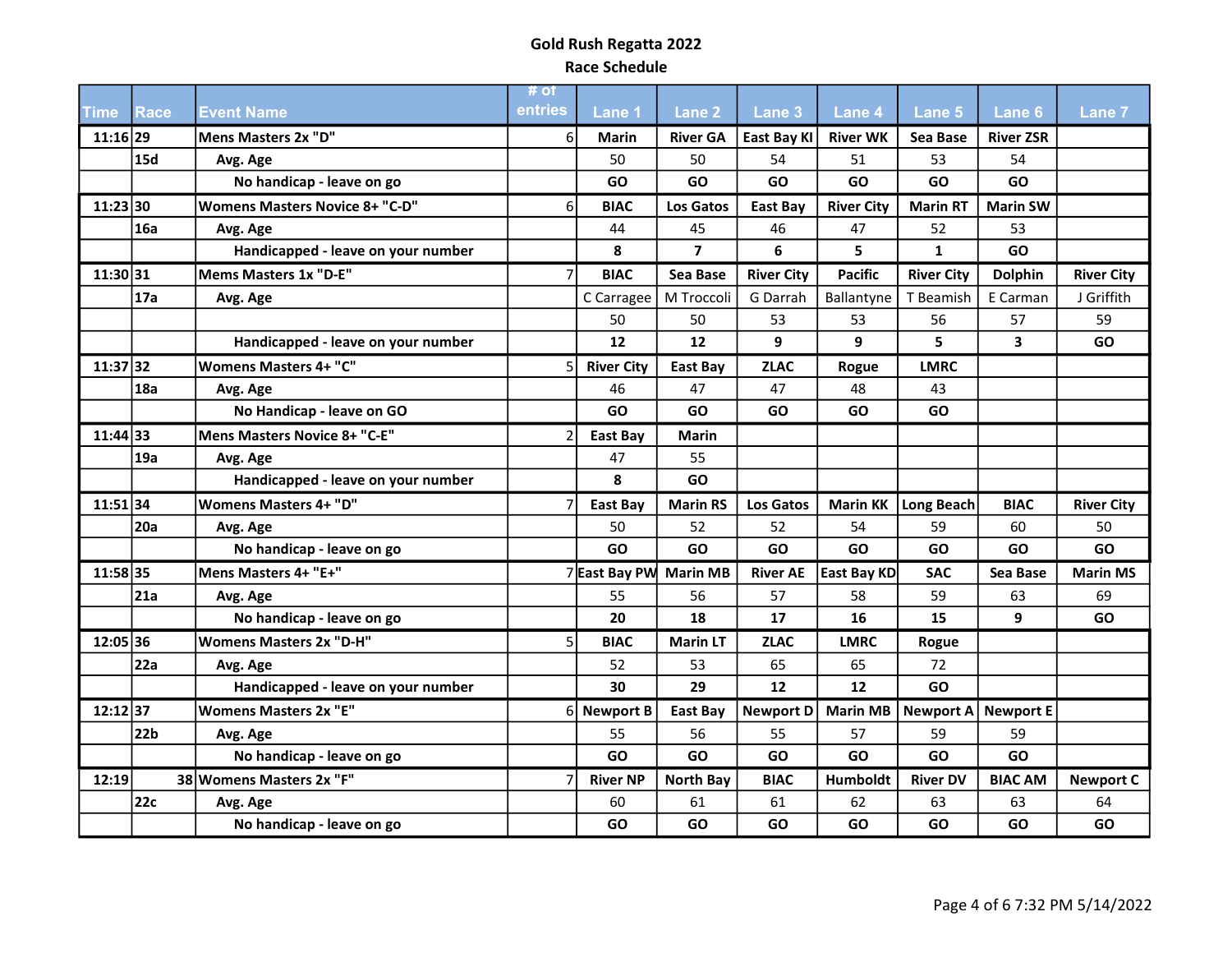|           |                 |                                    | # of<br>entries |                 |                   |                   |                 |                   |                 |                |
|-----------|-----------------|------------------------------------|-----------------|-----------------|-------------------|-------------------|-----------------|-------------------|-----------------|----------------|
| Time      | <b>Race</b>     | <b>Event Name</b>                  |                 | Lane 1          | Lane <sub>2</sub> | Lane 3            | <b>Lane 4</b>   | Lane 5            | Lane 6          | <b>Lane 7</b>  |
| 2:00 39   | 23a             | <b>Womens Masters 1x "A-D"</b>     |                 | <b>LMRC</b>     | <b>East Bay</b>   | <b>Humboldt</b>   | Sea Base        | East Bay          | Marin           | <b>Newport</b> |
|           |                 |                                    |                 | O Camusi        | C Cahill          | L Boyle           | E Carlson       | Vollenweider      | A Moore         | L Hay          |
|           |                 | Avg. Age                           |                 | 29              | 31                | 35                | 36              | 48<br>5.          | 51              | 52             |
|           |                 | Handicapped - leave on your number |                 | 16              | 15                | 14                | 14              |                   | $\mathbf{1}$    | GO             |
| 2:07      |                 | 40 Womens Masters 1x "D-G"         | 61              | <b>Humboldt</b> | <b>Marin</b>      | Rogue             | Willamette      | Vashon            | Rogue           |                |
|           | 23 <sub>b</sub> |                                    |                 | L Condro        | M Naylor          | D Green           | E McGrand       | <b>G</b> Brownell | T Bredkin       |                |
|           |                 | Avg. Age                           |                 | 53              | 57                | 60                | 61              | 65                | 65              |                |
|           |                 | Handicapped - leave on your number |                 | 19              | 14                | 9                 | $\overline{7}$  | GO                | GO              |                |
| 2:14 41   |                 | Mens Masters 4x "AA-B"             | 6               | <b>SacState</b> | <b>BIAC MR</b>    | <b>BIACKB</b>     | <b>LMRC CR</b>  | <b>LMRC BV</b>    | <b>Pacific</b>  |                |
|           | 24a             | Avg. Age                           |                 | 22              | 28                | 29                | 35              | 39                | 42              |                |
|           |                 | Handicapped - leave on your number |                 | 4               | 4                 | 4                 | 3               | $\mathbf{2}$      | GO              |                |
| 2:20 42   |                 | Mens Masters 4x "C-E"              | 5               | <b>BIAC</b>     | <b>River GD</b>   | <b>Marin KC</b>   | <b>River RY</b> | <b>SAC</b>        |                 |                |
|           | 24 <sub>b</sub> | Avg. Age                           |                 | 46              | 48                | 53                | 59              | 59                |                 |                |
|           |                 | Handicapped - leave on your number |                 | 13              | 12                | $\overline{7}$    | GO              | GO                |                 |                |
| 2:27 43   |                 | Mens Masters 8+ "AA-C"             |                 | <b>SacState</b> | East Bay          | <b>Pacific</b>    | Marin           |                   |                 |                |
|           | 25a             | Avg. Age                           |                 | 22              | 40                | 52                | 56              |                   |                 |                |
|           |                 | Handicapped - leave on your number |                 | 17              | 13                | 4                 | <b>GO</b>       |                   |                 |                |
| 2:34 44   |                 | <b>Womens Masters 8+ "E"</b>       |                 | <b>Marin KK</b> | <b>BIAC</b>       | <b>Marin EM</b>   |                 |                   |                 |                |
|           | <b>26a</b>      | Avg. Age                           |                 | 57              | 59                | 56                |                 |                   |                 |                |
|           |                 | No handicap - leave on go          |                 | GO              | GO                | GO                |                 |                   |                 |                |
| 2:41 45   |                 | <b>Womens Masters 8+ "F-H"</b>     | 6               | <b>Newport</b>  | <b>Marin LT</b>   | <b>River City</b> | <b>SAC</b>      | East Bay          | Rogue           |                |
|           | 26b             | Avg. Age                           |                 | 60              | 60                | 60                | 63              | 64                | 71              |                |
|           |                 | Handicapped - leave on your number |                 | 17              | 17                | 17                | 13              | 11                | GO              |                |
| 2:48 46   |                 | Mixed Masters 4x "A-F"             |                 | Los Gatos       | Sea Base          | <b>River TW</b>   | <b>LMRC</b>     | Pacific           | <b>River DV</b> | <b>Delta</b>   |
|           | 27a             | Avg. Age                           |                 | 35              | 36                | 45                | 46              | 50                | 54              | 63             |
|           |                 | Handicapped - leave on your number |                 | 25              | 24                | 19                | 19              | 15                | 11              | GO             |
| 2:55      |                 | 47 Mixed Masters 8+ "B"            | $\overline{2}$  | <b>LMRC</b>     | East Bay          |                   |                 |                   |                 |                |
|           | <b>28a</b>      | Avg. Age                           |                 | 36              | 39                |                   |                 |                   |                 |                |
|           |                 | No handicap - leave on go          |                 | GO              | GO                |                   |                 |                   |                 |                |
| $3:02$ 48 |                 | Mixed Masters 8+ "E"               |                 | <b>Gatos VB</b> | <b>East Bay</b>   | <b>Gatos SR</b>   |                 |                   |                 |                |
|           | 29a             | Avg. Age                           |                 | 57              | 59                | 59                |                 |                   |                 |                |
|           |                 | No handicap - leave on go          |                 | <b>GO</b>       | GO                | GO                |                 |                   |                 |                |